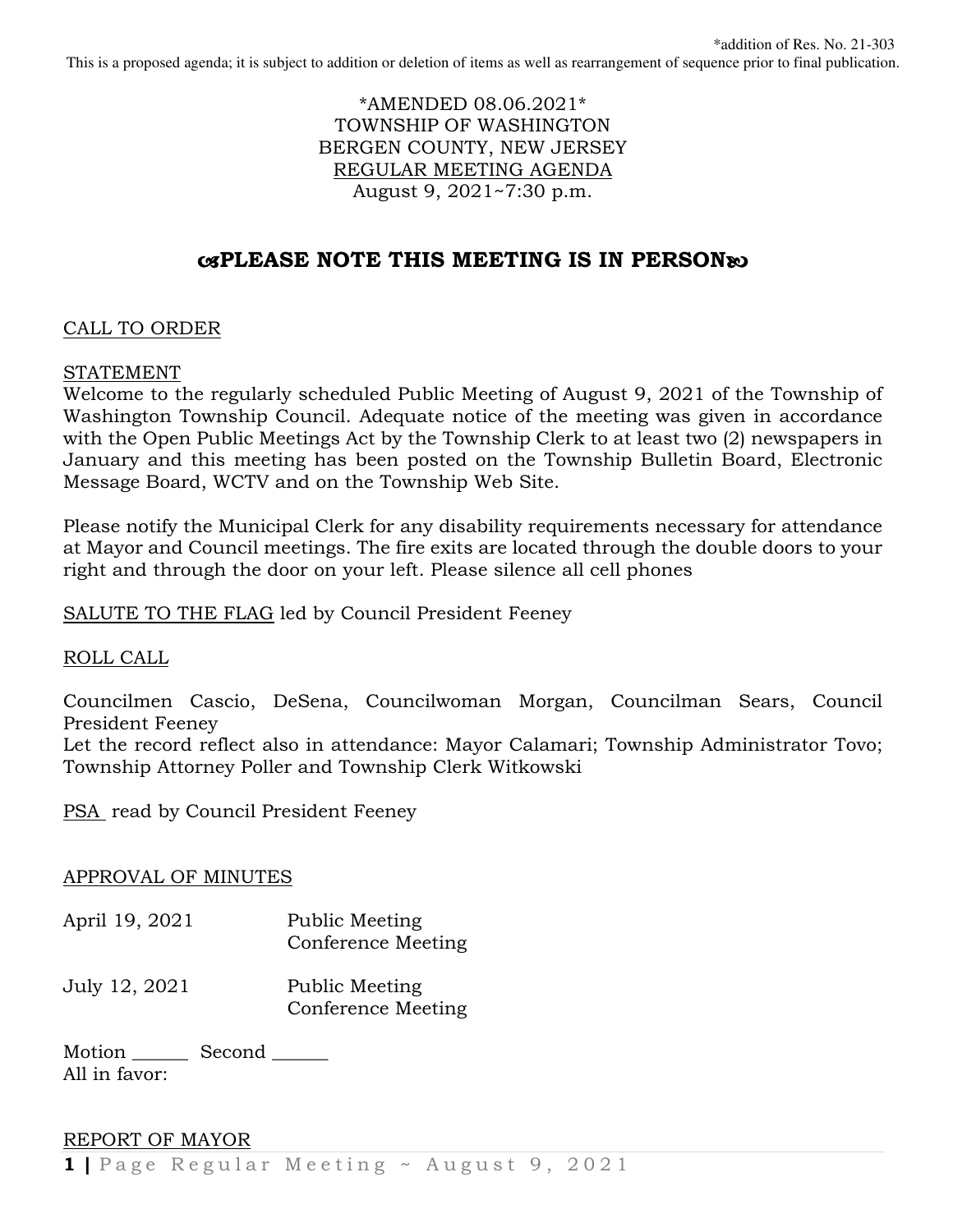### REPORT OF COUNCIL

#### GENERAL PUBLIC COMMENT (Limit to five (5) minutes)

Motion to Open the Public Comment Motion: Second: \_\_\_\_\_\_ All in favor:

Motion to Close Public Comment Motion: Second: All in favor:

#### FOLLOW UP COMMENTS:

#### COUNCIL COMMENTS:

## MAYOR/ADMINISTRATOR COMMENTS:

ORDINANCES:

Adoption, 2nd Reading:

Ordinance No. 21-11

AN ORDINANCE BY THE TOWNSHIP OF WASHINGTON IN THE COUNTY OF BERGEN, STATE OF NEW JERSEY, PROHIBITING THE OPERATION OF ANY CLASS OF CANNABIS BUSINESSES WITHIN ITS GEOGRAPHICAL BOUNDARIES AND AMENDING SECTION 580-11.1 OF THE TOWNSHIP OF WASHINGTON CODE

Resolution No. 21-280 Authorizing Second Reading and Opening of Public Hearing for Ordinance 21-11

Motion: Second: All in favor:

Motion to Close Public Hearing for Ordinance 21-11 Motion: Second: All in favor:

Motion to Adopt Ordinance No. 21-11 at second reading by title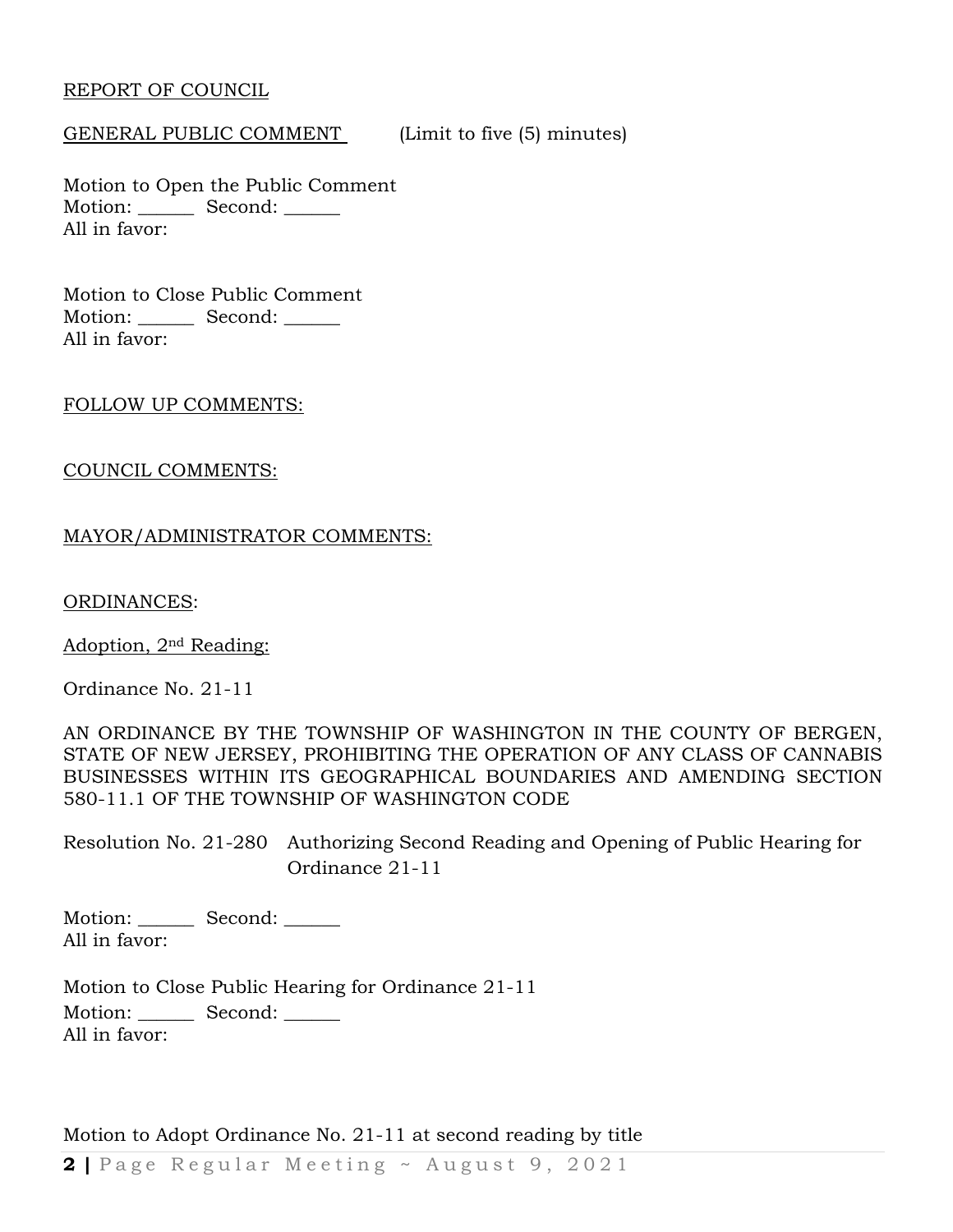Motion: Second: Councilmen Cascio, DeSena, Councilwoman Morgan, Councilman Sears, Council President Feeney

Resolution No. 21-281 Emergency resolution, Ordinance 21-11 Motion: \_\_\_\_\_\_ Second: \_\_\_\_\_\_ Councilmen Cascio, DeSena, Councilwoman Morgan, Councilman Sears, Council President Feeney

# *RARARARARA RA*

Ordinance No. 21-12

AN ORDINANCE OF THE TOWNSHIP OF WASHINGTON, COUNTY OF BERGEN, STATE OF NEW JERSEY, TO ADOPT THE NEW JERSEY DEPARTMENT OF ENVIRONMENTAL PROTECTION'S MODEL ORDINANCE FOR STORMWATER CONTROL

Resolution No. 21-282 Authorizing Second Reading and Opening of Public Hearing for Ordinance 21-12

Motion: Second: \_\_\_\_\_\_ All in favor:

Motion to Close Public Hearing for Ordinance 21-12 Motion: Second: \_\_\_\_\_\_ All in favor:

Motion to Adopt Ordinance No. 21-12 at second reading by title Motion: Second: Councilmen Cascio, DeSena, Councilwoman Morgan, Councilman Sears, Council President Feeney

# *RARARARARA RA*

Introduction, 1st Reading:

Ordinance No. 21-13

#### AN ORDINANCE AMENDING THE FEE SCHEDULE FOR RECREATIONAL ACTIVITIES ADMINISTERED THROUGH THE OFFICE OF RECREATION

Motion to Introduce & Pass Ordinance No. 21-13 at first reading by title. Motion: Second: All in favor:

Resolution No. 21-283 Authorizing publication of Ordinance No. 21-13 and schedule public hearing. Motion: Second: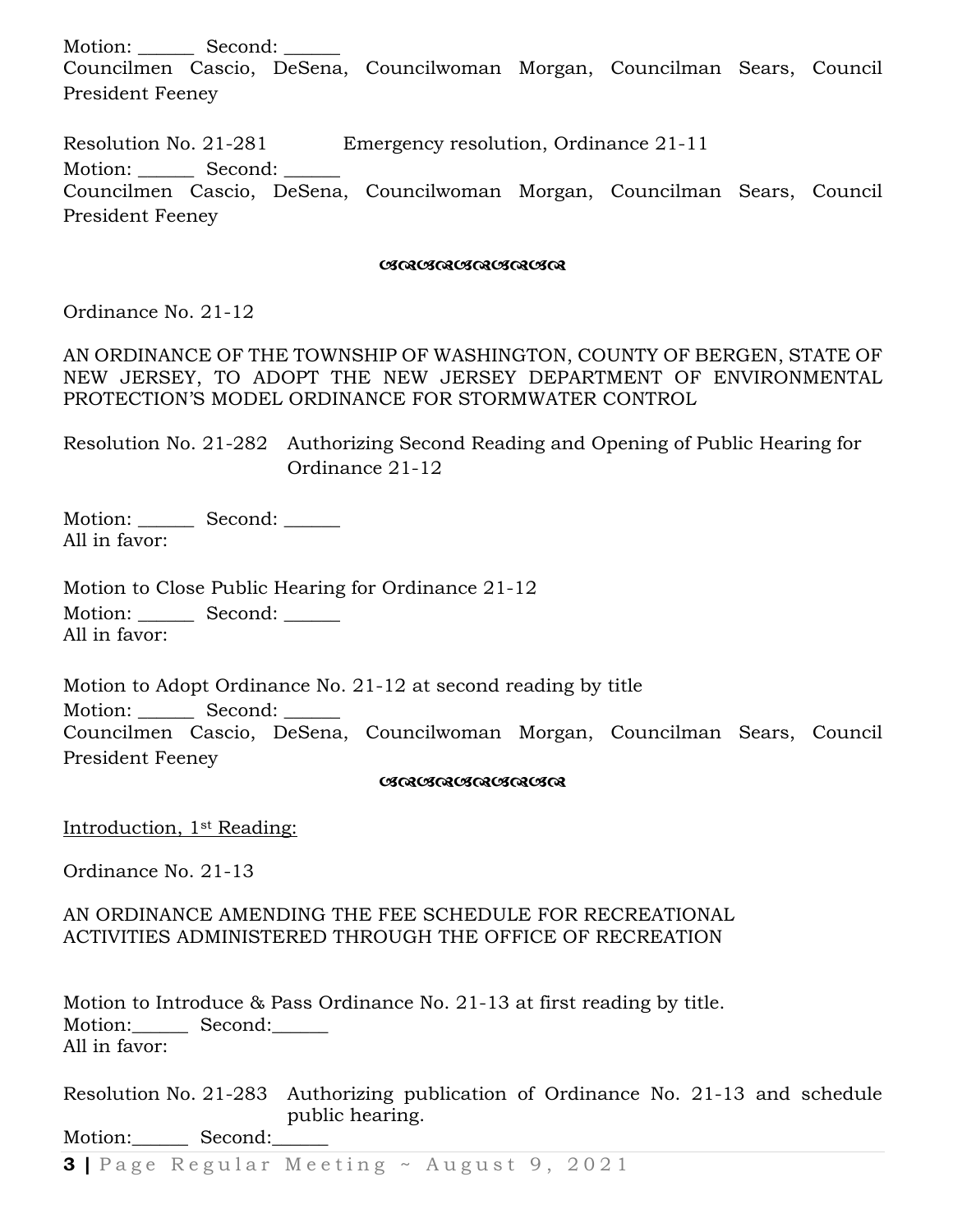# *RARARARARA RA*

Ordinance No. 21-14

# AN ORDINANCE UNDER CHAPTER 87 OF THE CODE OF THE TOWNSHIP OF WASHINGTON SETTING FORTH THE RATE OF COMPENSATION AND MANNER OF PAYMENT OF EMPLOYEES FOR THE YEAR 2021

Motion to Introduce & Pass Ordinance No. 21-14 at first reading by title. Motion:\_\_\_\_\_\_\_\_ Second:\_\_\_\_\_\_ All in favor:

Resolution No. 21-284 Authorizing publication of Ordinance No. 21-14 and schedule public hearing.

Motion: Second: All in favor:

# INDIVIDUAL RESOLUTION: none.

## RESOLUTIONS/CONSENT AGENDA

The following items have been determined to have the unanimous consent of Council and will be enacted in one motion. Should any item require independent consideration, any Council Member may have such item removed from the Consent Agenda.

Council President Feeney asks, does anyone have any resolution(s) to be removed from consent agenda for discussion?

|                       | Resolution No. 21-285 Authorize payment of bills July 8, 2021-August 5, 2021                                                                                                            |
|-----------------------|-----------------------------------------------------------------------------------------------------------------------------------------------------------------------------------------|
|                       | Resolution No. 21-286 Governing Body Certification of the 2020 Annual Audit                                                                                                             |
| Resolution No. 21-287 | Authorize acceptance of the State of New Jersey Department of<br>Law and Public Safety, Office of the Attorney General, SFY21<br>Body-Worn Camera Grant Program, State Fiscal Year 2021 |
| Resolution No. 21-288 | Authorize enter into agreement for Community Development<br>Block Grant for Sherry Field ADA Improvements, \$24,370                                                                     |
| Resolution No. 21-289 | Authorize renewal of membership in the Bergen County Joint<br>Insurance Fund, term of January 1, 2022 ending January 1,<br>2025                                                         |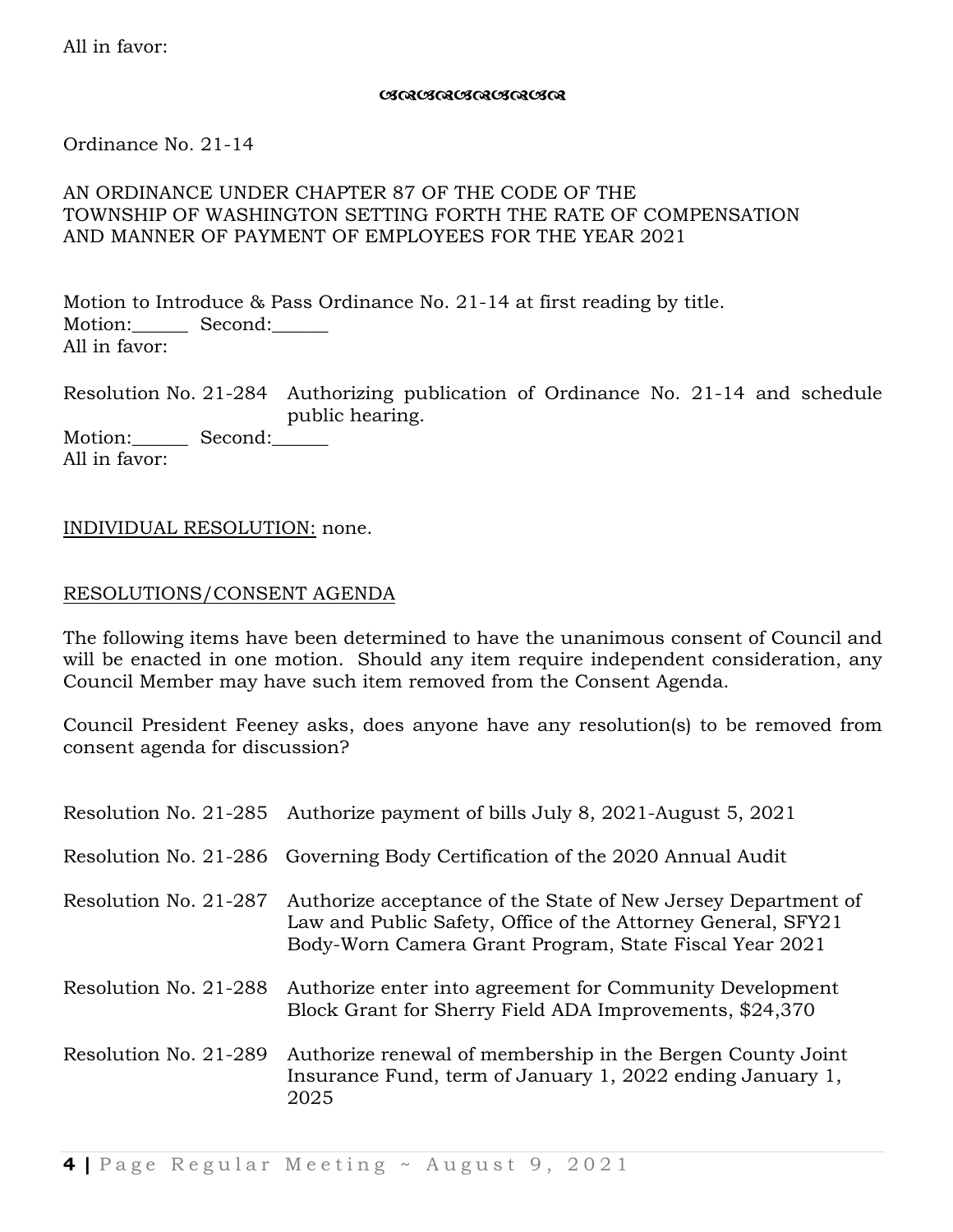| Resolution No. 21-290 | Authorize refund of overpayment of taxes, B2307, Lot 35, 560<br>Hoover Avenue, in the amount NTE \$682.71                                 |
|-----------------------|-------------------------------------------------------------------------------------------------------------------------------------------|
| Resolution No. 21-291 | Authorize refund of swim pass for one week, 2021 Summer Camp,<br>Christine Brown, in the amount NTE \$25.00                               |
| Resolution No. 21-292 | Authorize refund of swim pass for one week, 2021 Summer Camp,<br>Lauren Bein, in the amount NTE \$25.00                                   |
| Resolution No. 21-293 | Authorize refund of swim pass for one week, 2021 Summer<br>Camp, Lyndsay Krenn, in the amount NTE \$25.00                                 |
| Resolution No. 21-294 | Authorize refund of swim pass for one week, 2021 Summer Camp,<br>Sara Lynn, in the amount NTE \$25.00                                     |
| Resolution No. 21-295 | Authorize refund of two swim passes for one week, 2021 Summer<br>Camp, Elena Pinto, in the amount NTE \$50.00                             |
| Resolution No. 21-296 | Authorize refund of swim pass for one week, 2021 Summer Camp,<br>Carolyn Pickett, in the amount NTE \$25.00                               |
| Resolution No. 21-297 | Authorize refund of swim pass for one week, 2021 Summer Camp,<br>Laura Frank, in the amount NTE \$25.00                                   |
| Resolution No. 21-298 | Authorize refund of swim pass for one week, 2021 Summer Camp,<br>Jennifer Ferraro, in the amount NTE \$25.00                              |
| Resolution No. 21-299 | Authorize refund of swim pass for one week, 2021 Summer Camp,<br>Filomena Rizzo, in the amount NTE \$25.00                                |
| Resolution No. 21-300 | Authorize refund of swim pass for one week, 2021 Summer Camp,<br>Lorianne Roberts, in the amount NTE \$25.00                              |
|                       | Resolution No. 21-301 Authorize refund registration fees for 2021 Summer Camp,<br>Suwaparb Sillpsitte, in the amount NTE \$566.67         |
|                       | *Resolution No. 21-303 Accepting bid and award of contract for the 2021 road<br>improvement program to DLS Contracting, Inc. \$759,139.75 |

Motion to approve consent agenda resolutions Motion: \_\_\_\_\_\_\_\_ Second: \_\_\_\_\_\_ All in favor: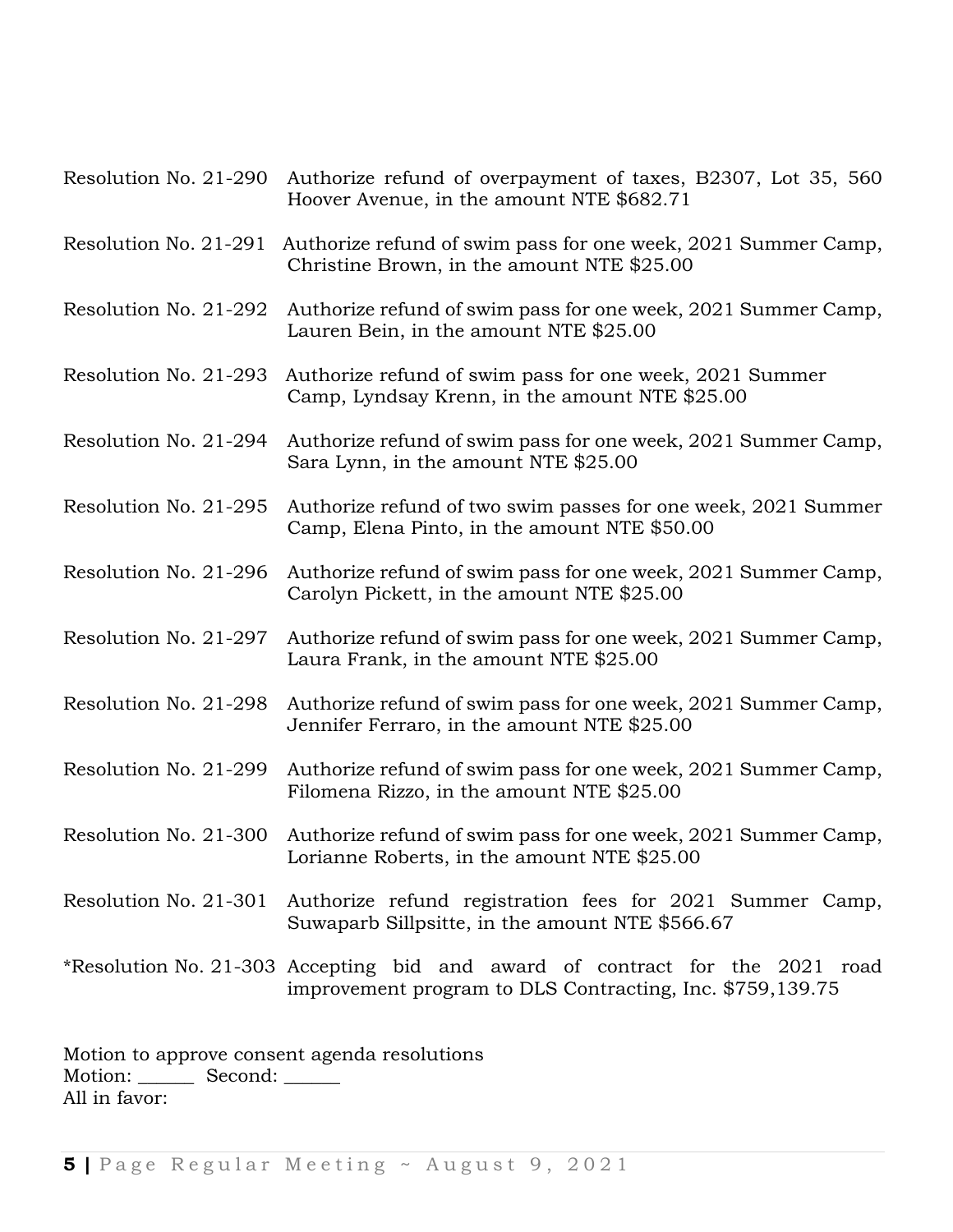# RESOLUTIONS REMOVED FROM CONSENT AGENDA (if necessary)

Resolution No. \_\_\_\_\_\_\_\_\_\_\_\_\_\_ Motion: \_\_\_\_\_\_\_ Second: \_\_\_\_\_\_

*Discussion:* 

Councilmen Cascio, DeSena, Councilwoman Morgan, Councilman Sears, Council President Feeney

Resolution No. \_\_\_\_\_\_\_\_\_\_\_\_\_ Motion: Second: \_\_\_\_\_\_

*Discussion:* 

Councilmen Cascio, DeSena, Councilwoman Morgan, Councilman Sears, Council President Feeney

Adjournment to Conference Agenda @ Motion: Second: \_\_\_\_\_\_ All in favor:

> THE NEXT REGULAR MEETING OF THE TOWNSHIP COUNCIL WILL BE ON **Monday, August 30, 2021** BEGINNING AT 7:30 P.M. *Sign Up for e-Alerts and Swift* **911** *Notifications www.twpofwashington.us*